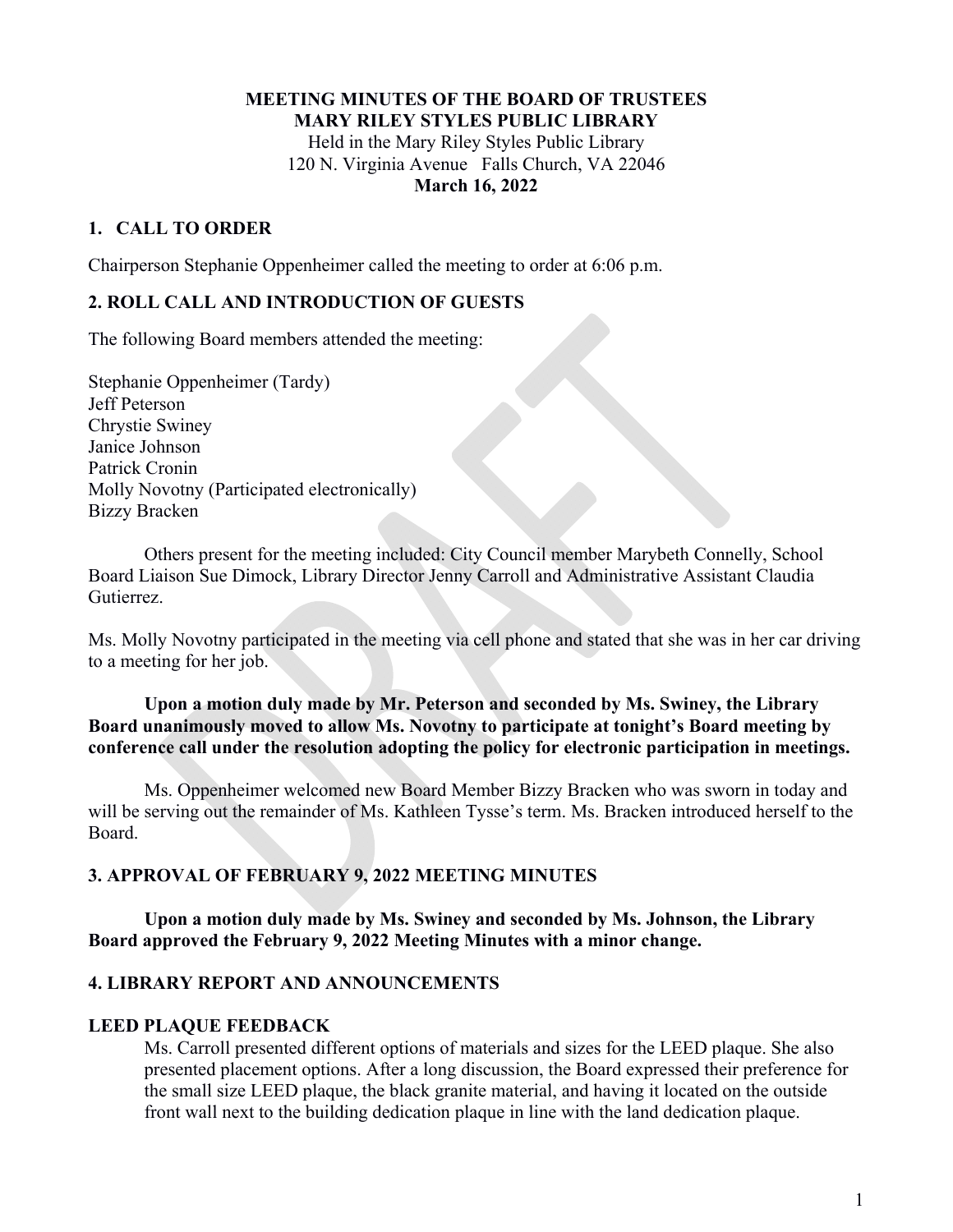## **ANNOUNCEMENTS**

- National Library Week will be from April 3 through April 9 and Library Workers Day is on April 5. The Proclamation was sent to the City Clerk and will be submitted to Council for approval on March 28.
- Regarding Equity in the library, Collection HQ assessment tool is being implemented and will be up and running in FY2023. This software will provide assessments of the library collection including DEI (Diversity Equity and Inclusion) assessments.
- In June, Ms. Oppenheimer and Ms. Swiney terms will end. If there is any applicant for the Library Board, Ms. Swiney won't apply and step down; if not, she will stay.
- In July/August the library business meeting will occur. The meeting will include the elections for Library Chair and Vice Chair, the adoption of the library Bylaws including the electronic participation policy, and the approval of the annual schedule for calendar year 2023. Ms. Oppenheimer intends to step down as the Chairperson since she has served two terms.

## **LIBRARY PROJECT UPDATE**

- Centennial is completing remaining punch list items.
- The City of Falls Church released \$350K of Centennial total retainage. \$60K will be withheld until the last few items are complete.
- Expected final payment to Centennial will be in March 2022.
- Will begin working with The Matthews Group (TMG) for additional items in March 2022.
- There is no additional space for shrubs at the library. Planters will start blooming this spring and additional plants can be considered. Library staff are working to implement a volunteer group to help with regular landscaping maintenance.
- Exterior lighting fixture will be replaced due to damage.
- The new dumpster enclosure and the cabinets for the staff lounge will be installed.
- Director will follow-up on the banners for the street poles.

### **LIBRARY HOURS**

The library has been operating on the new 54-hour schedule for a week. Ms. Carroll informed the Board that she received 3 emails from the public regarding the new library hours. One was anonymous asking for hours to be restored once COVID is done. Another one was from a Fairfax County patron advocating for the library to receive more funding, and another one from Mr. Gross who preferred to reinstate the afternoon Sunday hours. According to the data, last Saturday, the library had slow attendance, perhaps due to the inclement weather. Sunday morning 44 patrons came between 10:00am-11:00am, with a total of 390 patrons in the building throughout the day. The peak attendance was at 2:00pm. Reaction from patrons toward the new hours was one of a surprise, but with no complaints.

 Ms. Carroll reviewed the decision for reducing hours and the current schedule including the staffing analysis, review of other jurisdictions, consistency, and providing relief to staff. The Board had endorsed the decision to reduce to 54 hours based on the information presented in February. Feedback from staff has been positive and Management Team have reported relief in terms of scheduling the service desks. There was discussion regarding options to present to Council to increase staffing.

 Ms. Carroll stated that she wouldn't recommend reducing library programs. Programs are essential to promote the library collection and provide equity. Ms. Carroll explained the importance of all programming and services, and emphasized the time that staff dedicates to collection development,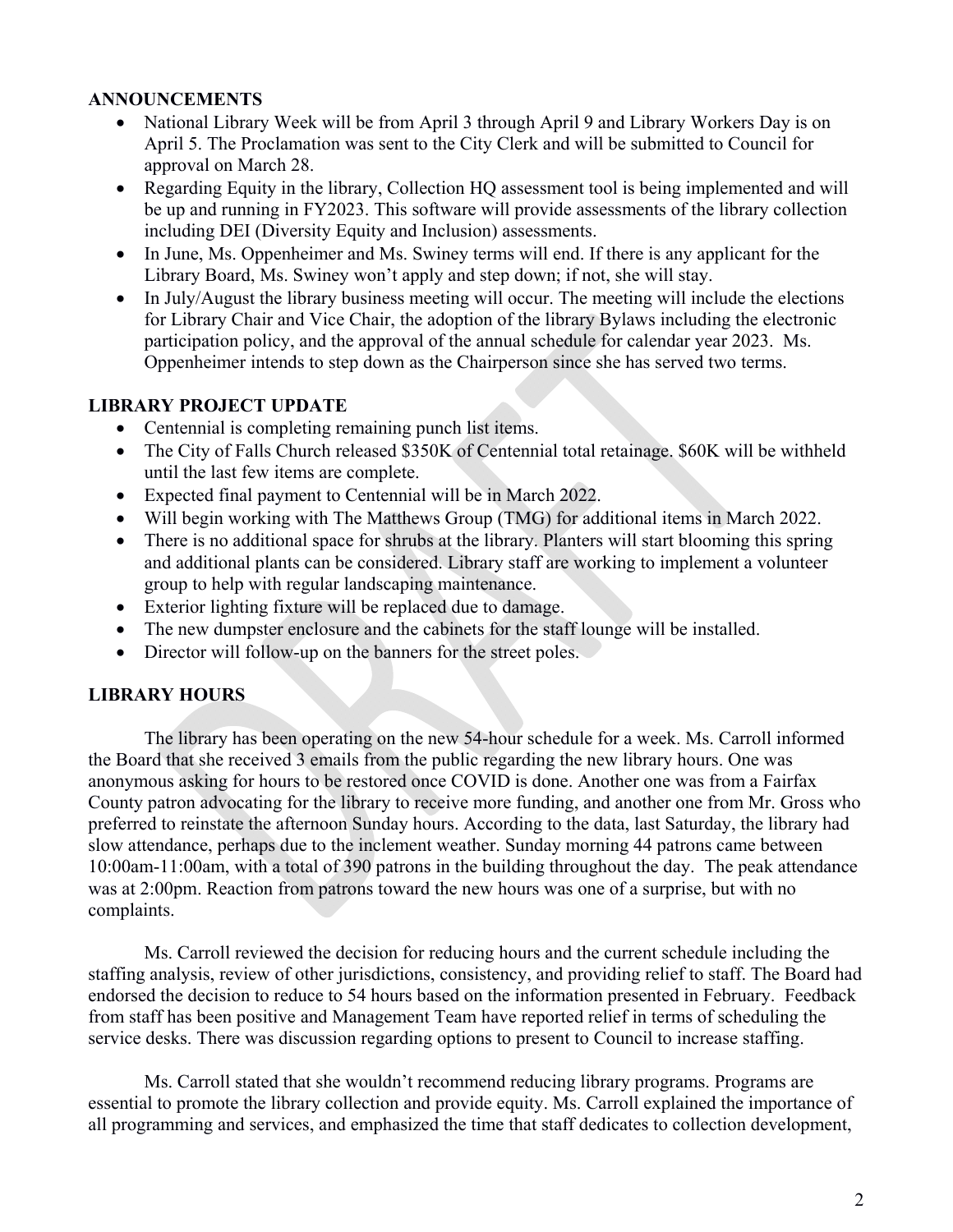cataloging, administration, volunteer training, and many other library operations is necessary.

 Ms. Carroll stated that the budget narrative and video are complete using the library budget as proposed by the City Manager. This includes funding of a Technology Librarian which was a request from FY2022 and is included in the FY2024 future planning. A Technology Librarian would consolidate responsibilities that are currently divided amongst the library management team. The position would also serve as a liaison or business partner to the IT department. Having a Technology Librarian would provide relief to staff.

 The FY2023 budget that City Manager Wyatt Shields will present to Council on March 28th is completed. It is under Council's discretion to decide where the unmet needs budget will be distributed among City departments.

## **5.- COUNCIL LIAISON REPORT**

Ms. Connelly stated that Council was surprised about the new library hours and the way it was announced. Council would have appreciated if they were informed beforehand. Ms. Connelly stated that it would be important to communicate the importance of programs and how the community is using the library. Ms. Carroll mentioned that if hours were added back into the schedule, they would be used for the weekend, to follow what the data reflects.

 Ms. Connelly suggested presenting to Council a list of concise points about adding hours to the schedule. This should include all the data that supports the additional hours needed, information about the importance of programming, how equity is being addressed, and also the funding that is needed to make this possible.

The Board feels that Council should trust the library staff and their data, as they are the experts. The library is unique and different from other departments in the City in that the Board approves a budget and works with the director on policy and operational items.

All other items of the agenda were suspended due to the duration of the discussions of the items above.

# **12. ADJOURNMENT**

 **There being no further business, upon a motion duly made by Ms. Tysse and seconded by Mr. Cronin, the Board of Trustees voted unanimously to adjourn the meeting at 8:02 p.m.**

Respectfully submitted,

Jenny Carroll Library Director